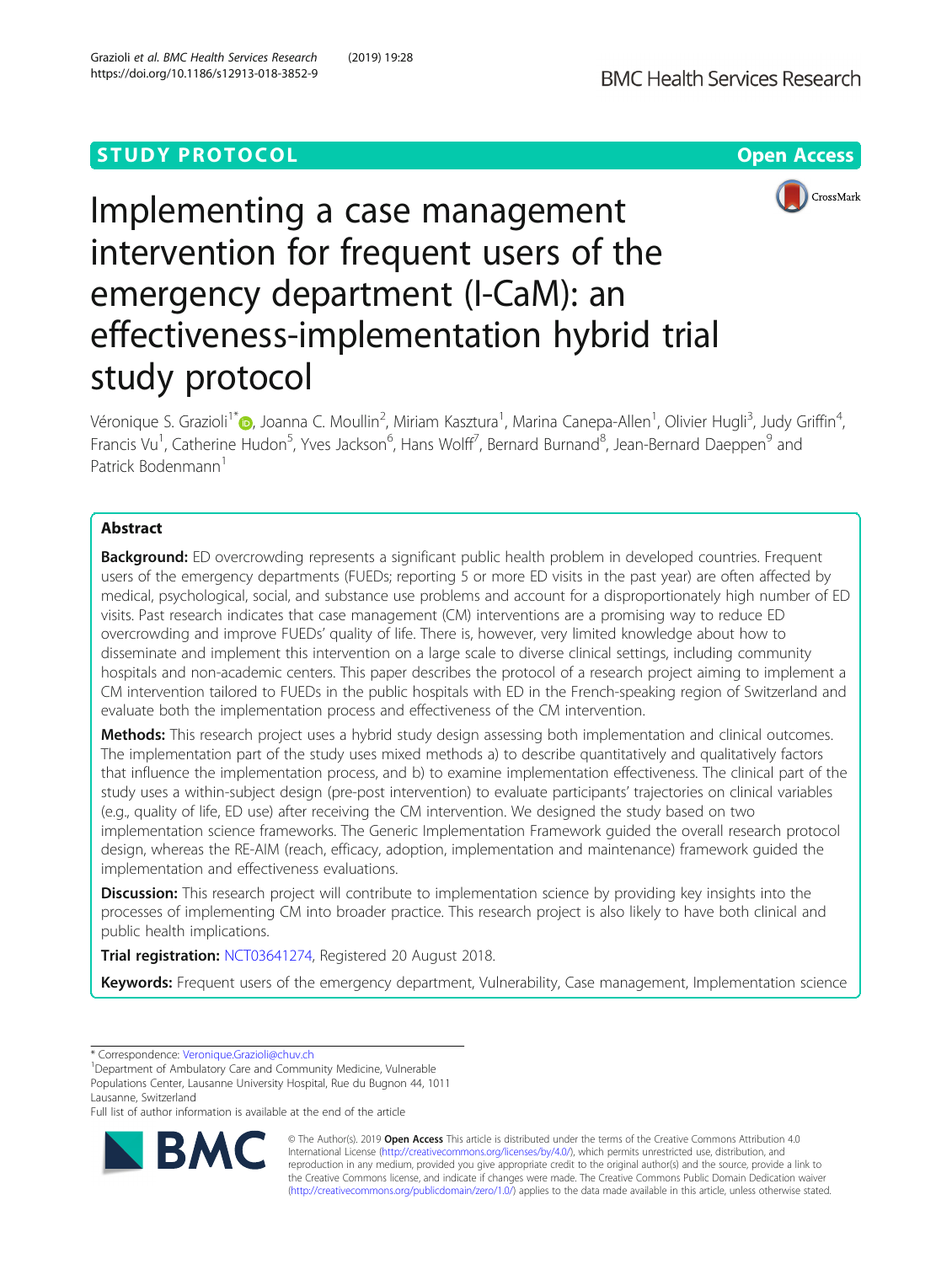# Background

ED overcrowding is a common public-health concern in developed countries impacting both patients and health system outcomes [\[1](#page-9-0)]. For instance, there are over 1.4 million annual ED visits in Switzerland (8.5 million inhabitants) with 84% of EDs reporting overcrowding [\[2](#page-9-0)]. Frequent users of the emergency departments (i.e., FUEDs; reporting 5 or more ED visits in the past year) [[3\]](#page-9-0) are in need of targeted attention from clinicians, public health advisors and researchers. FUEDs disproportionately access ED services, and contribute to ED overcrowding (i.e., FUEDs account for 3 to 8% of all patients and 12 to 28% of all ED visits) [\[4](#page-9-0)–[6\]](#page-9-0). Driving this high use of health care services is the fact that FUEDs are often affected by multiple chronic medical diseases (e.g., heart disease, cancer) [\[7](#page-9-0)–[9](#page-9-0)], as well as psychiatric, substance use and social problems (e.g., unemployment or social isolation) [\[4](#page-9-0), [10](#page-9-0)–[12\]](#page-10-0). In response, important research efforts have been dedicated to identify, develop and test interventions tailored to this population, such as case management (CM) intervention. Past research has found CM intervention as a promising way to reduce ED overcrowding and improve FUEDs' quality of life  $\left[3, 12-16\right]$  $\left[3, 12-16\right]$  $\left[3, 12-16\right]$  $\left[3, 12-16\right]$  $\left[3, 12-16\right]$  $\left[3, 12-16\right]$  $\left[3, 12-16\right]$ . However, there is limited knowledge about how to disseminate and implement such an intervention on a large scale to diverse clinical settings, including community hospitals and non-academic centers. Implementation science provides a framework for integrating evidence-based interventions, such as the CM intervention, in real-world settings while evaluating their feasibility, acceptability and effectiveness over the implementation process. In this article, we describe the protocol of a study funded by the Swiss National Science Foundation (FNS 407440\_167341) that aims to implement a CM intervention for FUEDs in several hospitals in the French-speaking region of Switzerland.

# The evidence-based practice being implemented

In line with FUEDs' specific needs, the CM intervention aims at redirecting and reorienting FUEDs to a range of services within the hospital and community-based settings to improve the quality of care for these patients and reduce the ED overcrowding that negatively impacts all ED patients [[12\]](#page-10-0). The CM intervention targets several mechanisms through which the CM intervention is expected to decrease FUEDs ED visits and related costs and to increase their quality of life. In addition to cares coordination, these mechanisms include health care empowerment (i.e., being engaged, informed, collaborative and committed to one's health care) [[17](#page-10-0)], perceived self-efficacy (i.e., the belief in one's ability to perform a task)  $[18]$  $[18]$ , and health literacy (i.e., skills to meet the complex demands related to health) [[19](#page-10-0)].

Building on previous findings related to CM effectiveness [[12\]](#page-10-0), our research team developed and tested a CM intervention tailored to FUEDs in Lausanne University Hospital [[3,](#page-9-0) [20](#page-10-0)]. Based on FUEDs needs and characteristics [\[21](#page-10-0), [22](#page-10-0)] this intervention targets several specific components. First, the case managers provide counseling and education on health care utilization, substance abuse and the social determinants of health related to FUEDs, using skills such as motivational interviewing and cross-cultural competences [[23,](#page-10-0) [24](#page-10-0)]. Additionally, the case managers enable access to concrete services, such as social services (i.e., providing support on income assistance, stable housing, improved health insurance coverage), and refer FUEDs to psychiatric, substance abuse treatment, and/or medical services (e.g., GP or medical specialist) on a case-by-case basis. Another key element of the CM intervention is to connect all health care or social service providers within the hospital and in the community, promoting continuity of care and improving the FUEDs' ability to navigate the complex health care system. Along with this key dimension of the CM intervention, case managers send on a case-by-case basis letters summing up their intervention to FUEDs' general practitioners or other involved health-care providers.

#### Case management intervention effectiveness

Previous research among FUEDs has established CM intervention effectiveness in improving housing and environmental quality of life and reducing homelessness [[12,](#page-10-0) [13](#page-10-0)]. There is however, mixed evidence of CM intervention effectiveness in reducing ED use. On one hand, systematic reviews conducted in 2011 [[12\]](#page-10-0) and 2016 [[14](#page-10-0)] on interventions including CM, care navigation, patient education and disease specific management programs, found that CM intervention only consistently reduced frequent ED use. On the other hand, results yielded in the few randomized clinical trials conducted to date are mixed [[3](#page-9-0), [15,](#page-10-0) [25](#page-10-0), [26\]](#page-10-0). For instance, a recent randomized clinical trial conducted by our research team tested CM intervention efficacy [[3\]](#page-9-0). FUEDs were randomized to the CM intervention or control groups. After 12 months, participants in the intervention group made 2.71 (+/− 0.23) ED visits versus 3.35 (+/− 0.32) visits in the control group (ratio 0.81, 95% CI 0.63–1.02), corresponding to a 19% absolute reduction in ED use. Of important note however, findings indicated that CM intervention effect on the number of ED visits was not significant. Therefore, although most findings support CM intervention effectiveness in reducing ED use and improving FUED's quality of life, research further evaluating these questions is needed. Accordingly, we selected a hybrid design for this current study, examining both implementation and clinical outcomes [\[27\]](#page-10-0).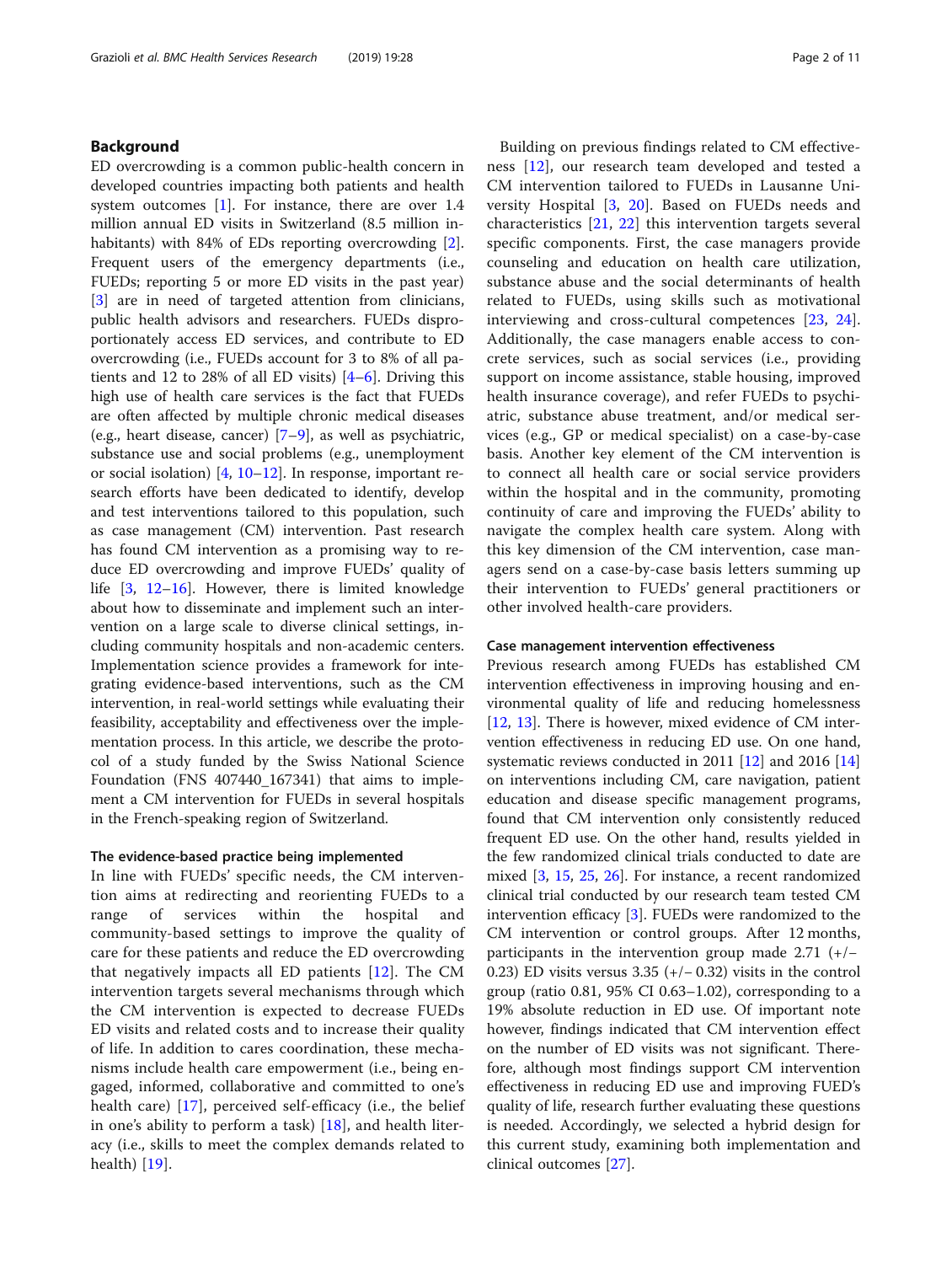#### The guiding implementation science framework

Numerous conceptual frameworks exist to guide the design of research aiming to implement evidence-based practices in real-world settings. In this study, we used the Generic Implementation Framework [[28\]](#page-10-0) to guide the overall research protocol design and the RE-AIM (reach, efficacy, adoption, implementation and maintenance) [\[29](#page-10-0)] framework to guide the implementation outcomes evaluation.

#### The generic implementation framework (GIF)

The GIF was developed based on a systematic review of the literature on conceptual implementation frameworks and aimed to provide guidance on the basic components required in implementation [\[28\]](#page-10-0). According to the GIF, implementation is a non-linear, iterative process, but may be divided into several stages (i.e., development, exploration, preparation, operation and sustainability). At each stage, specific factors strategies and evaluations influence the implementation process. Specific factors (i.e., influencing factors) include barriers and facilitators influencing the implementation process, such as health-care providers' attitudes toward the intervention being implemented or organizational readiness to change [[30](#page-10-0)]. Strategies refer to implementation interventions (e.g., clinical staff training) to assist the implementation process, whereas evaluations occur to assess the implementation process and outcomes along with the evaluation of the evidence-based intervention (i.e., the CM intervention) outcomes. Influencing factors, strategies and evaluations depend on the evidence-based intervention being implemented and the context in which it is being implemented. They also vary across settings and throughout stages of the implementation process. Finally, according to the GIF, influencing factors exist at multiple levels (e.g., individual or organizational). Therefore, strategies and evaluations should target numerous levels. We chose the GIF to develop the current implementation protocol to ensure covering the core implementation concepts. Each core component of the GIF was tailored to the current research project, in particular to the CM intervention being implemented and to the settings in which it is being implemented.

# The RE-AIM framework

In addition to the GIF, we used the RE-AIM framework to guide the implementation and effectiveness evaluations [\[29](#page-10-0)]. According to the RE-AIM framework, implementation effectiveness depends on five factors: reach, effectiveness, adoption, implementation and maintenance. Reach refers to the participation rate and representativeness of the population targeted by the intervention (i.e., number of patients receiving the intervention divided by the total number of targeted patients), whereas

effectiveness refers to the impact of the intervention (at the patient-level). Adoption relates to the proportion of targeted settings adopting the intervention being implemented. Implementation refers to the fidelity with which the intervention is being delivered in the real-world setting (as compared with the evidence-based intervention as it was originally designed). Finally, maintenance refers to the extent to which an evidence-based practice is integrated and sustained in real-world settings over time. Accordingly, the proposed evaluation embedded in the current study protocol targets these five factors.

#### Aims of the study

To the best of the authors' knowledge, no previous study has focused on the implementation of a CM intervention for FUEDs in Switzerland. French-speaking Switzerland includes 7 cantons and covers 23% of the extension of the country (with 2 million persons in 2015). ED overuse is of practical concern to public health advisors and clinicians. Research focusing on both implementation and clinical outcomes may provide key insights into the mechanisms and processes for disseminating and implementing a CM intervention for FUEDs into broader practice in the real-world settings. This study aims at 1) implementing a CM intervention for FUEDs in public hospitals with EDs in the French-speaking region of Switzerland, 2) studying the process of implementation of the intervention and, 3) studying CM intervention's effectiveness among FUEDs. Regarding the intervention effectiveness assessment, we expect that FUEDs will evince improvements in clinical outcomes (e.g., higher scores in quality of life) and decreases in ED visits after receiving the CM intervention.

# Methods and design Design

This research project features a Type 2-hybrid study design focusing on both implementation and clinical outcomes [[27\]](#page-10-0). The implementation part of the study uses mixed methods a) to describe both qualitatively and quantitatively factors that may influence implementation process and b) to assess implementation outcomes. The clinical part of the study uses a within-subject design (pre-post intervention) to evaluate participants' trajectories after receiving the CM intervention.

# Setting

All community and academic public hospitals with an adult ED opened 24 h/ 7 days per week throughout the French-speaking region of Switzerland interested in implementing the CM intervention are eligible. There are no exclusion criteria.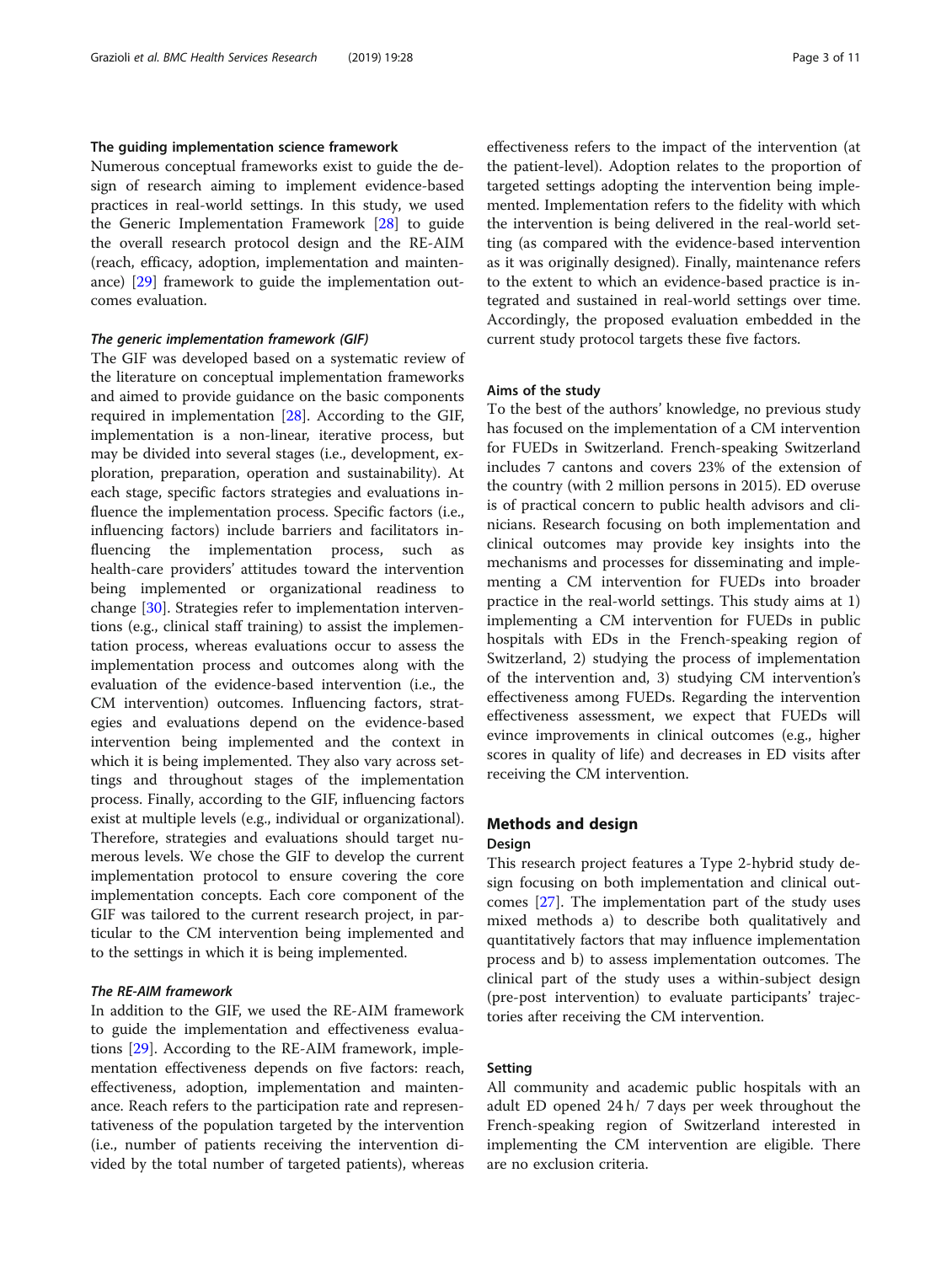## **Participants**

Patients visiting the ED implementing the CM intervention are eligible if they are  $\geq$ 18 years, able to communicate in a language that is spoken by the local team or a professional interpreter and have ≥5 ED visits in the past 12 months recorded. Exclusion criteria include presenting less than 2 vulnerability dimensions (i.e., social, somatic, mental, risk behaviors) besides frequent ED use, being unable to give informed consent, planning to stay in Switzerland less than 18 months, not expected to survive at least 18 months, awaiting for incarceration or being currently incarcerated, having a family member already enrolled in the study.

Given that this research study aims to disseminate and implement a CM intervention, we are neither aware of the number of hospitals that will eventually participate, nor of the number of participants who will be enrolled in each hospital.

#### The CM intervention

The CM intervention, as developed by our research team, typically includes the following steps. First, health-care providers and/or administrative staff detect FUEDs in the ED through an electronic alert in patients' files. They then notify the case manager that a FUED is in the ED. Next, if the FUED visiting the ED agrees to do so, the case manager makes a first evaluation of the FUED's situation in the ED, aiming to identify his main problems, the involved health-care network and the priorities that need to be addressed. After this first contact and if the FUED agrees ambulatory care, the case manager writes an intervention report and sets an appointment with the patient. Notably, case managers send on a case-by-case basis letters summing up their intervention to FUEDs' general practitioner or other involved physicians. Ambulatory care consists of setting a number of appointments with the case manager on a case-by-case basis (in the ED, in the community or health-care network, or at the patient's home depending on situation and needs). Concretely, the case manager, together with the patient, identifies objectives based on the patient's specific needs, which will define the total number of appointments needed. Ambulatory care aims at reaching these objectives through appointments with the involved health-care network and referral to specialized services fitting the patient's needs. Staff involved in this step include the case manager, specialized workers from the health-care network, and sometimes, the patient's relatives. Whenever possible, the patient is asked to be active in the decisions taken to address his social and medical needs (patient empowerment). The intervention concludes when the patient is integrated into a coordinated and functional health-care network.

#### Study procedure, implementation strategies and ethics

The whole project should be completed in 3.5 years over five phases (see Fig. 1). We present below the study procedure over the five phases. Table [1](#page-4-0) presents a summary of the implementation strategies by phase. We will use hereafter the term I-CaM research team to refer to staff working on the research project in the home institution, including 2 research assistants (bachelor-level students in Medicine or Social Sciences), a research nurse (nurse, MPH), a scientific collaborator (Ph.D), and the research project leader (Associate Prof, MD, MSc).

## The development and exploration phases

The I-CaM research team will develop a CM Toolkit, the team member selection-support materials and the informational announcement to be disseminated to eligible hospitals. The I-CaM research team will also develop and send by email a survey aiming to gauge interest and needs regarding the CM intervention to all eligible hospitals (to head physicians of EDs). The survey will include around 20 closed and opened-ended items addressing awareness, perceptions and knowledge of the FUED problematic as well as specific needs and interest regarding the CM. For instance participants will be asked to indicate how often they faced FUEDs over the past 2 years using a Likert scale ranging from  $0 =$  never to 5 = every day, or to describe the main FUED-related difficulties they encounter. Results will be analyzed using both descriptive statistics and qualitative content analysis. Based on the survey results, the I-CaM research team will reach out to the interest hospitals' key staff to provide more information about the CM intervention and the study procedures. After the meeting, key hospital staff being still interested in the CM intervention will participate in a one-day workshop at the home institution, during which they will receive basic training on the CM intervention, motivational interviewing [\[24](#page-10-0)], cross-cultural competencies [\[23](#page-10-0)] and on the study procedures, complete a questionnaire and participate in a semi-structured interview. After the workshop, all sites deciding to adopt the CM intervention will be eligible to participate in the study. Finally, hospitals not interested in participating in the study will be proposed participate in a semi-structured interview aiming to evaluate barriers to CM intervention implementation (face-to-face or by phone, depending upon possibilities).

# The preparation phase

Sites included in the study will prepare for implementation of the CM intervention using the CM toolkit they received at the one-day workshop; with I-CaM research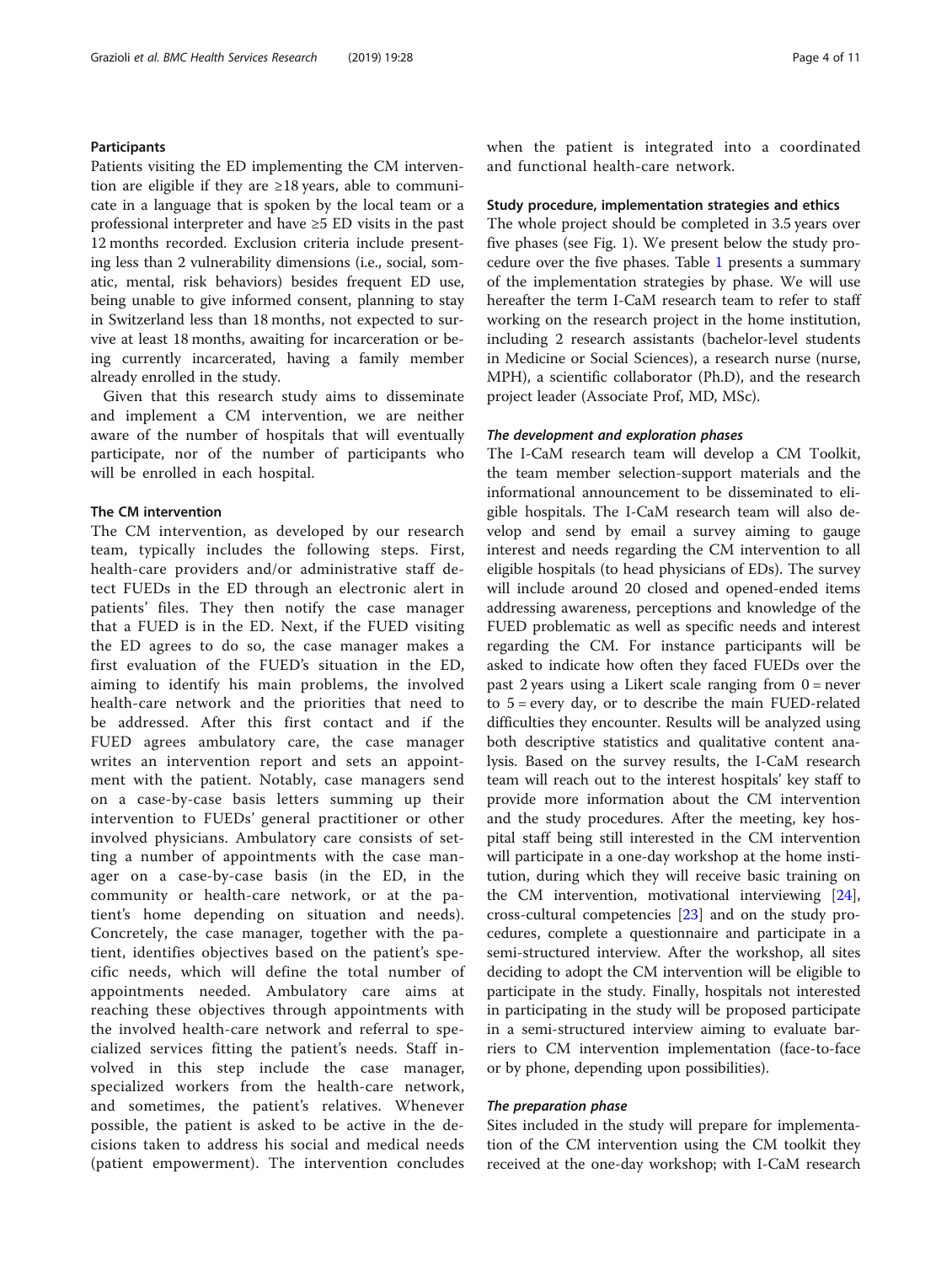| Implementation program<br>components         | Description                                                                                                                                                                                                                                                           | Implementation<br>phase                         | FD staff involvement                              |
|----------------------------------------------|-----------------------------------------------------------------------------------------------------------------------------------------------------------------------------------------------------------------------------------------------------------------------|-------------------------------------------------|---------------------------------------------------|
|                                              | Needs and interest assessment I-CaM team sends a survey to all eligible hospitals to assess health-<br>providers needs and interests regarding the CM intervention.                                                                                                   | Exploration                                     | $10 \,\mathrm{min}$                               |
| Hospital orientation                         | I-CaM team meets with key ED staff to provide more information about<br>the CM intervention and the study procedures.                                                                                                                                                 | Exploration                                     | 2 <sub>h</sub>                                    |
| Workshop                                     | Interested key ED staff participate in a one-day workshop aiming to pro-<br>vide basic training on the CM intervention and assist in their decision of<br>whether to adopt the CM intervention                                                                        | Exploration                                     | 1 day                                             |
| CM toolkit                                   | The CM toolkit includes a detailed description of the CM intervention<br>components, a validated framework of vulnerability among FUEDs to<br>use as a screening tool and a booklet with practical information to use<br>as models for the implementing sites.        | Preparation,<br>operation and<br>sustainability | Continued use                                     |
| Team member selection<br>support             | Provides a description of key team member characteristics to support<br>team member selection at implementing sites                                                                                                                                                   | Preparation                                     | Continued use                                     |
| Site visits & training                       | I-CaM team meets with key staff in implementing sites to provide<br>support to establish available resources on-site, to tailor the CM inter-<br>vention to local realities and to provide training and coaching regarding<br>the CM intervention to the full CM team | Preparation                                     | 2 visits of 2 h                                   |
| Coaching, technical assistance<br>& feedback | The I-CaM coach (I-CaM research nurse) conducts site visits every three<br>months with as needed support to provide tailored assistance and feed-<br>back to each site                                                                                                | Operation                                       | Between 4 and 8 h<br>depending on sites'<br>needs |
| Coaching                                     | The I-CaM coach provides support and technical assistance upon re-<br>quest from implementing sites                                                                                                                                                                   | Sustainability                                  | Depending on sites'<br>needs                      |

<span id="page-4-0"></span>Table 1 Description of the Implementation Program Components by Phase

team support, sites will first identify CM intervention team members, including strategic and operational champions and case managers. The champions will a) promote the implementation project within the hospital, b) support its implementation and application and, c) supervise case managers who will be in charge of the CM intervention administration. Next, available resources will be established at each site and data collection systems will be finalized to gather data on implementation and clinical outcomes. The I-CaM research team will also conduct clinical and research trainings (i.e., on the informed consent process and data collection required for the research) to case managers. Finally, at the end of the preparation phase, champions and clinicians involved in the project on-site will complete a questionnaire.

#### The operation phase

The CM intervention will be implemented at all sites included in the study. First, case managers will conduct a screening process to identify eligible participants. At each site, patients fulfilling the inclusion criteria will be contacted by the case managers. The number of participants included will depend upon each site resources. We expect that each site will include at least 2 participants per week on average. The maximum number of inclusions per week per site will be discussed with the research nurse (from I-CaM staff) in charge of the clinical training and supervision in order to avoid inducing work overload. If possible (depending upon resources on each site), eligible patients having been treated in the ED in the 10 days prior the recruitment window will be contacted by phone and proposed to come back to the ED to participate in the study. Remaining FUEDs (i.e., the FUEDs not invited to participate in the study) will receive usual care.

When first meeting the participant, the case managers will present the study and examine the exclusion criterion. If the patient does not have any exclusion criteria and is interested in participating, the case managers will conduct the informed consent process. After providing written consent, participants will receive the CM intervention. After each inclusion on site, the case managers will up-date the I-CaM research team in charge of the clinical assessment (i.e., baseline and follow-up assessments of the health-related variables to describe participants' trajectories). The I-CaM research team will contact participants and conduct the baseline assessment within 10 days following the inclusion. Participants will then complete follow-up assessments at 3, 6 and 12 months post-baseline. All assessment interviews will be conducted by phone by bachelor-level students (i.e., of medical or social sciences) who will be trained and weekly supervised. For all patients, incentives (i.e., gift cards of 10, 20 and 20 CHF for the 3, 6 and 12-month follow-ups, respectively) and reminders will be used to compensate participation and obtain good retention rates. Other clinical variables (see measures section) will be directly extracted from medical records on-site by the I-CaM research team. Each site implementing the CM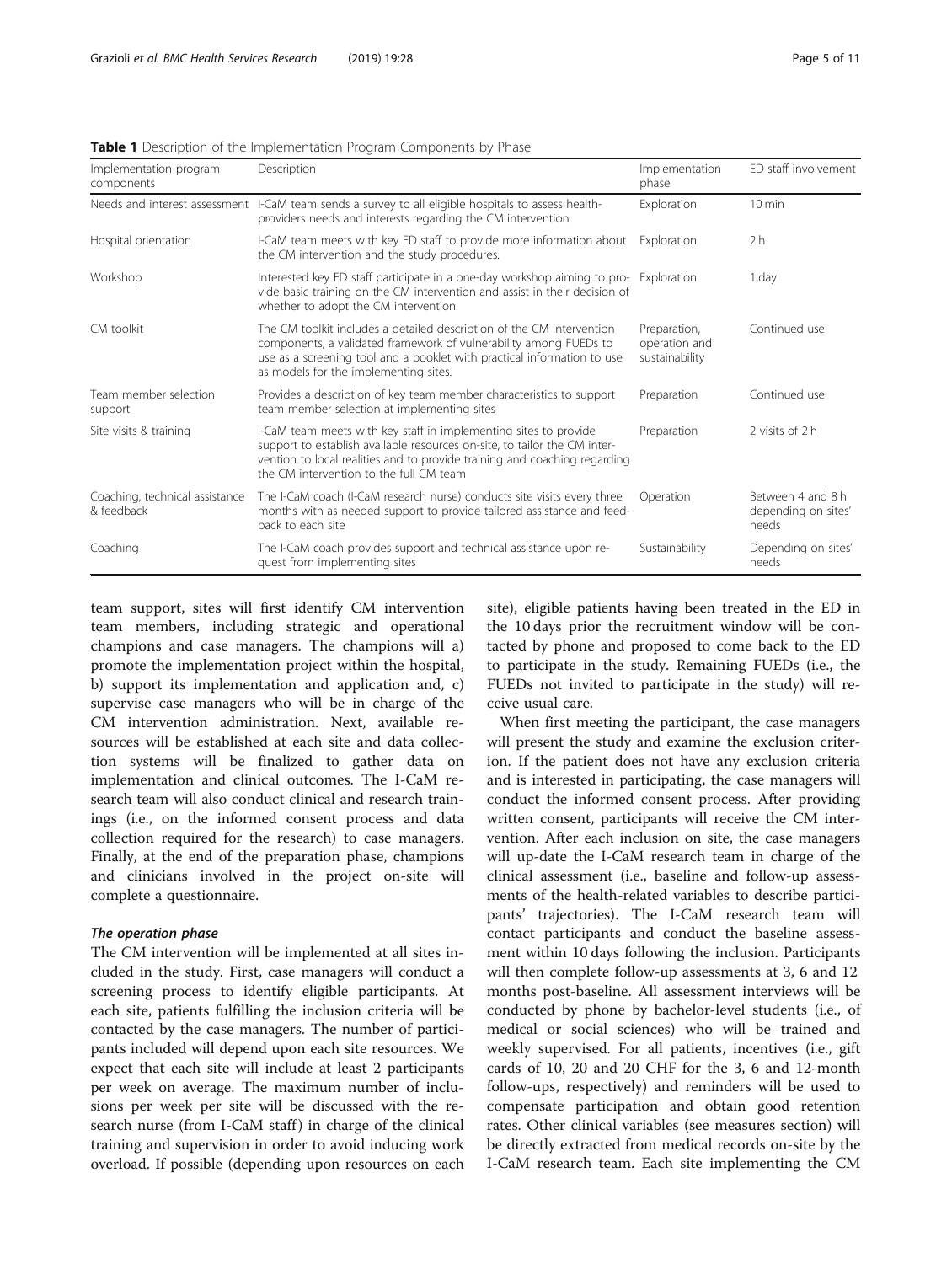intervention will monitor their activities (e.g., tracking the number of eligible patients and the number who received the CM intervention). At the end of the operation phase, the research team will conduct semi–structured interviews with case managers and champions. Both champions and case managers will also complete a questionnaire.

#### The sustainability phase

Following the implementation of the CM intervention, the individual sites will continue the CM programs at their discretion. The research team will monitor the activity at each site and will be available for as-needed support to all sites. Clinical outcomes (i.e., ED use, quality of life etc.) will no more be measured. Finally, at the end of the sustainability phase, case managers and champions will participate in a final semi–structured interview with I-CaM team and complete a last questionnaire.

## Measures

#### Implementation-related measures

Table [2](#page-6-0) summarizes the implementation measures by phase. Implementation-related measures will target both the implementation process evaluation (i.e., aiming to describe the process of the implementation and its influencing factors) and the implementation effectiveness evaluation (i.e., the extent to which the implementation was successful) and will include both quantitative and qualitative approaches.

Quantitative measures assessing implementation process We will use an adapted Stages of Implementation Completion tool SIC [[31\]](#page-10-0) to assess implementation process by tracking the time of achievement of key implementation milestones over the whole implementation process. The SIC is a quasi-quantitative tool that measures progression of implementation activities (e.g., when engagement, provision of services and consultation begin) organized in eight stages, by recording the dates implementation activities were completed. The measure yields three main scores, a) the number of stages completed, b) the time spent in each stage and, c) the proportion of activities completed in each stage. Similarly, we will adapt and use the SIC to evaluate implementation time-efforts and costs by assessing the costs at each stages of the implementation process [\[32](#page-10-0)]. Specifically, the SIC will be used to track both hours put forth among staff involved in the implementation project on sites (e.g., case managers) and hours put forth from I-CaM; staff related to the implementation strategies. The measure yields full time equivalent and averaged salary costs scores. The SICs will be used over the whole implementation project.

Influencing factors will be evaluated among champions and case managers throughout the implementation process. As previously mentioned, in the exploration phase we will send an online survey to all ED services in the French-speaking Switzerland to evaluate ED staff's interest and awareness related the FUED problem and CM intervention as well as their perceptions of needs regarding a CM intervention within their service. Additional influencing factors will be assessed at the end of the exploration, preparation and operation phases with the Acceptability Intervention Measure (AIM), the Intervention Appropriateness Measure (IAM), the Feasibility of the Intervention Measure (FIM) [[33](#page-10-0)] and the Measure of Innovation Specific Implementation Intentions (MISII) scale (see Tables [2](#page-6-0) and [3](#page-7-0)) [\[34\]](#page-10-0). Remaining quantitative measures at the preparation and operation phases include the Implementation Climate Scale (ICS) [\[35\]](#page-10-0) and the Organizational Readiness for Implementation Change (ORIC) [\[36](#page-10-0)].

Quantitative measures assessing the implementation effectiveness The adoption rate at the conclusion of the exploration phase (i.e., the number of hospitals included in the research project) will be yielded by dividing the number of hospitals included in the research project by the number of hospitals invited to participate. At the operation and sustainability phases, reach will be yielded by dividing the number of patients receiving the CM intervention by the total number of eligible patients. Effectiveness will be examined using clinical outcomes assessed among patients receiving the CM intervention (see measures below). At the operation and sustainability phases, we will also examine the extent to which the intervention is provided as intended (i.e., fidelity to the CM intervention), using a checklist developed by the I-Cam research team of the core components of the CM intervention. This will be self-reported by the case-managers. Finally, we will examine integration and normalization of the CM intervention using the NoMad survey [[37\]](#page-10-0) and the measure of inner context sustainment (MICS) (in development and testing).

Qualitative measures Implementation process will be further evaluated qualitatively during semi-structured interviews with champions and case managers examining influencing factors related the outer context (e.g., funding) and the inner context (e.g., organizational readiness to change, receptive context) [\[38,](#page-10-0) [39\]](#page-10-0). Finally, semi-structure interviews will also further examine the CM intervention normalization and integration [\[40\]](#page-10-0), staff experience with the CM intervention training and coaching, and staff experience regarding the CM intervention implementation and delivery [[41](#page-10-0)].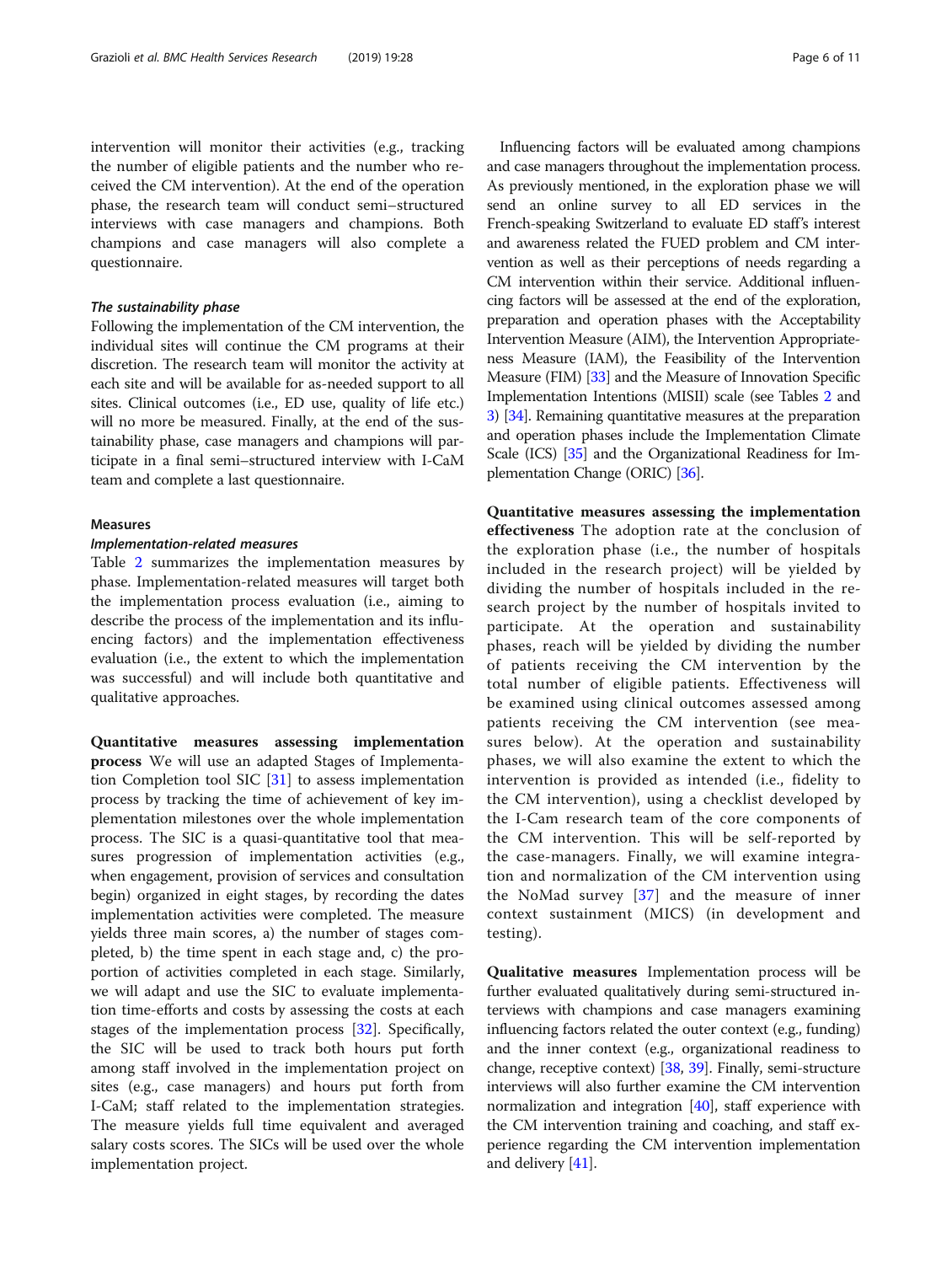<span id="page-6-0"></span>

| <b>Table 2</b> Summary of the Implementation Measures by Phase |  |  |  |  |
|----------------------------------------------------------------|--|--|--|--|
|----------------------------------------------------------------|--|--|--|--|

| Components                                                                      | Tool                                                                                                                                        | Participants                                                      | Phase                           |
|---------------------------------------------------------------------------------|---------------------------------------------------------------------------------------------------------------------------------------------|-------------------------------------------------------------------|---------------------------------|
| Implementation process evaluation                                               |                                                                                                                                             |                                                                   |                                 |
| Implementation process                                                          | Stages of Implementation Completion (SIC)                                                                                                   | Champions, case managers, I-CaM<br>team                           | All                             |
| Implementation time-efforts and<br>costs                                        | Stages of Implementation Completion (SIC)                                                                                                   | Champions, case managers, I-CaM<br>team                           | All                             |
| Influencing factors                                                             |                                                                                                                                             |                                                                   |                                 |
| ED staff awareness and interest in<br>FUED and CM                               | Online survey                                                                                                                               | ED staff (public hospitals in the<br>French-speaking Switzerland) | Exploration                     |
|                                                                                 | Semi-structured interview                                                                                                                   | Champions                                                         | Exploration                     |
| Acceptability, perceived<br>appropriateness and feasibility of the<br><b>CM</b> | Acceptability Intervention Measure (AIM) and<br>Intervention Appropriateness Measure (IAM)<br>Feasibility of the Intervention measure (FIM) | Champions and case managers                                       | Preparation and<br>operation    |
|                                                                                 | Semi-structured interview                                                                                                                   | Champions                                                         | Exploration                     |
|                                                                                 | Semi-structured interview                                                                                                                   | Champions and case managers                                       | Operation                       |
| Intentions to use the CM                                                        | Measure of Innovation Specific Implementation<br>Intentions                                                                                 | Champions and case managers                                       | Preparation,<br>operation       |
| Implementation climate                                                          | Implementation Climate scale (ICS)s                                                                                                         | Champions and case managers                                       | Preparation,<br>operation       |
|                                                                                 | Semi-structured interview                                                                                                                   | Champions and case managers                                       | Preparation,<br>operation       |
| Readiness for change                                                            | Organizational Readiness for Implementation<br>Change (ORIC)                                                                                | Champions and case managers                                       | Preparation,<br>operation       |
| Implemention effectiveness                                                      |                                                                                                                                             |                                                                   |                                 |
| Adoption rate (hospitals included/<br>invited)                                  | Monitoring of the activity on site                                                                                                          | Hospitals                                                         | Exploration                     |
| Reach (patients receiving the CM/<br>eligible)                                  | Monitoring of the activity on site                                                                                                          | Hospitals                                                         | Operation,<br>sustainability    |
| Implementation effectiveness                                                    |                                                                                                                                             |                                                                   |                                 |
| Clinical effectiveness                                                          | Clinical outcomes (see Table 3)                                                                                                             | Patients receiving the intervention                               | Operation                       |
| Fidelity of the CM                                                              | Fidelity checklist                                                                                                                          | Case managers                                                     | Operation and<br>sustainability |
| Integration of the CM                                                           | NoMad survey                                                                                                                                | Champions and case managers                                       | Operation,<br>sustainability    |
|                                                                                 | Semi-structured interview                                                                                                                   | Champions and case managers                                       | Operation and<br>sustainability |
| Normalization of the CM                                                         | Measure of Inner Context Sustainment (MICS)                                                                                                 | Champions and case managers                                       | Operation and<br>sustainability |
|                                                                                 | Semi-structured interview                                                                                                                   | Champions and case managers                                       | Operation and<br>sustainability |

#### Clinical measures

As described above, the CM intervention aims at reducing ED visits and improving quality-of-life by targeting specific mechanisms, including empowerment, perceived self-efficacy, health literacy and motivation to change. Accordingly, participants will be assessed at baseline and at follow-ups on these clinical variables. Main outcomes will include ED use and quality of life, whereas empowerment, perceived self-efficacy, health literacy and motivation to change will serve as secondary outcomes. Please see Table [3](#page-7-0) presenting a summary of clinical measures.

Demographic variables Demographic variables (e.g., biological sex, age) will be assessed at baseline and will serve to describe the sample. They will also serve as covariates in the main analyses.

Vulnerability determinants Vulnerability determinants refer to dimensions that have been found to be positively related to FUEDs [[21\]](#page-10-0). Vulnerability determinants include social factors (e.g., lack of employment, limited social support), somatic factors (e.g., lower perceived health-related quality of life), mental factors (e.g.,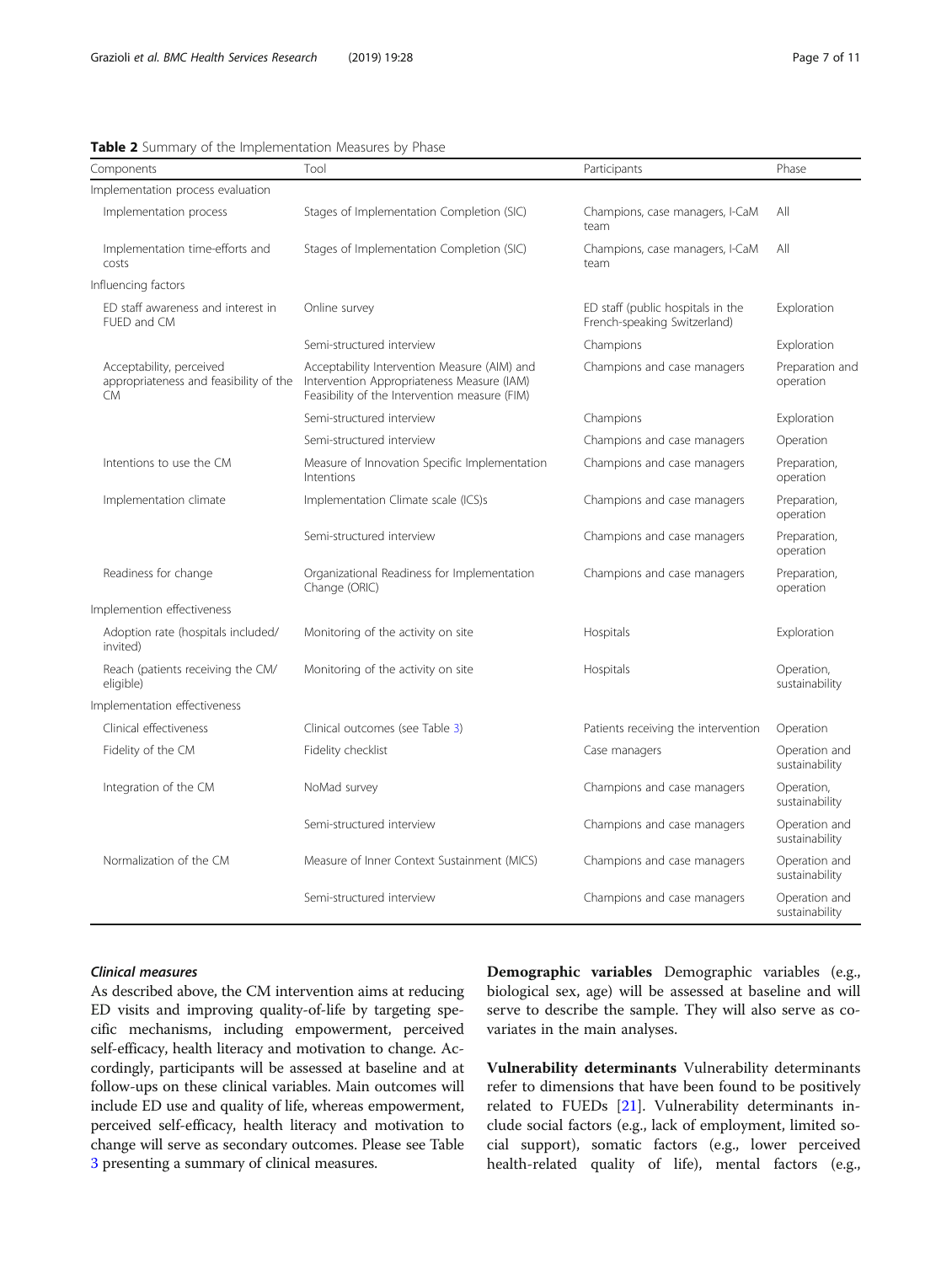| Components                           | Tool                                                                                                             | Timing                        |  |
|--------------------------------------|------------------------------------------------------------------------------------------------------------------|-------------------------------|--|
| Descriptive variables and covariates |                                                                                                                  |                               |  |
| Demographics                         | Self-reported questionnaire                                                                                      | Baseline                      |  |
| Vulnerability determinants           | Extracted from medical records                                                                                   | Baseline                      |  |
| Clinical outcomes                    |                                                                                                                  |                               |  |
| FD visits                            | Extracted from medical records                                                                                   | Baseline, 6, and 12 months    |  |
| Health-care reorientation            | Extracted from medical records                                                                                   | Baseline, 3, 6, and 12 months |  |
| Quality of life                      | WHOQOL-BREF                                                                                                      | Baseline, 3, 6, and 12 months |  |
| Empowerment                          | Health Care Empowerment Inventory                                                                                | Baseline, 3, 6, and 12 months |  |
| Self-efficacy                        | Self-Efficacy Scale                                                                                              | Baseline, 3, 6 and 12 months  |  |
| Health literacy                      | European Health Literacy Project Questionnaire                                                                   | Baseline, 3, 6 and 12 months  |  |
| Problematic alcohol use              | AUDIT-C                                                                                                          | Baseline, 3, 6 and 12 months  |  |
| Precursors of alcohol use            | Visual analog rulers assessing importance, intentions,<br>readiness and confidence regarding alcohol use changes | Baseline, 3, 6 and 12 months  |  |

<span id="page-7-0"></span>Table 3 Summary of the Clinical Measures in the Operation Phase

chronic mental disease), risk behaviors (e.g., alcohol and other drug use) and health-care use (e.g., frequent ED use). Vulnerability determinants will be assessed during the case management; they will therefore be extracted from medical records at baseline and will serve to describe the population and as covariates in the main analyses.

ED visits Number of ED visits over the past year will be extracted from medical records at baseline and at 12-months. Furthermore, ED visits over the past 6 months will be assessed at baseline, 6- and 12 months. ED visits at baseline will serve as covariate in the analyses, whereas the remaining measures will serve as outcome in the mains analyses.

Health-care re-orientation Health-care re-orientation will be extracted from the CM intervention medical records at 12 months. Health-care reorientation at 12 months will be used as outcome.

Quality of life We will use the World Health Organization's WHOQOL-BREF [\[42\]](#page-10-0) to evaluate quality of life at baseline, 3-, 6- and 12-month follow-up.

Empowerment and self-efficacy We will evaluate empowerment and self-efficacy at baseline, 3-, 6- and 12 months, with the Health Care Empowerment Informed, Committed, Collaborative and Engaged subscales of the Health Care Empowerment Inventory [[17](#page-10-0)] and Self-Efficacy with the Self-Efficacy Scale [\[43](#page-10-0)].

Health literacy Similarly, we will assess health literacy at baseline, 3-, 6- and 12 months using the European Health Literacy Project Questionnaire  $(HLS-EU-16)$  [[44\]](#page-10-0).

Problematic alcohol use and precursors of alcohol use changes We will measure problematic alcohol use with the AUDIT-C  $[45]$ . In addition, we will examine precursors of alcohol use changes (among participants scoring  $\geq 4$  for males and  $\geq 3$  for females at the AUDIT-C) with four single-item visual analog rulers assessing importance, intentions, readiness and confidence regarding alcohol use changes developed by Walton and colleagues  $[46]$  $[46]$  $[46]$ . These measures will be assessed at baseline, 3-, 6-, and 12-months.

#### Data analysis plan

## Implementation measures analysis

Descriptive statistics will be used to describe participants' characteristics and to report implementation outcomes. We will also test implementation measures changes over time. Given that we will have a small sample size regarding implementation outcomes, these analyses will be triangulated with the qualitative data. Specifically, interview contents will be transcribed and explored to identify participants' recurring codes and categories; we will use conventional content analysis (i.e., a systematic process of coding and classification) [[47\]](#page-10-0) using a qualitative software (i.e., Atlas.ti or NVivo) to examine qualitative data.

# Clinical outcomes

Data will be screened for missing cases, outliers, and normality of distributions using descriptive statistics and plots. We will take appropriate steps to deal with missing data. First, we will conduct analyses to detect missingness patterns and test whether they may be considered "ignorable." [[48](#page-10-0)] If more than 5% of outcome data are missing, [\[49](#page-10-0)] we will divide the sample into 2 groups (i.e., missing, not missing), and use fully observed variables to predict missingness on the affected outcome.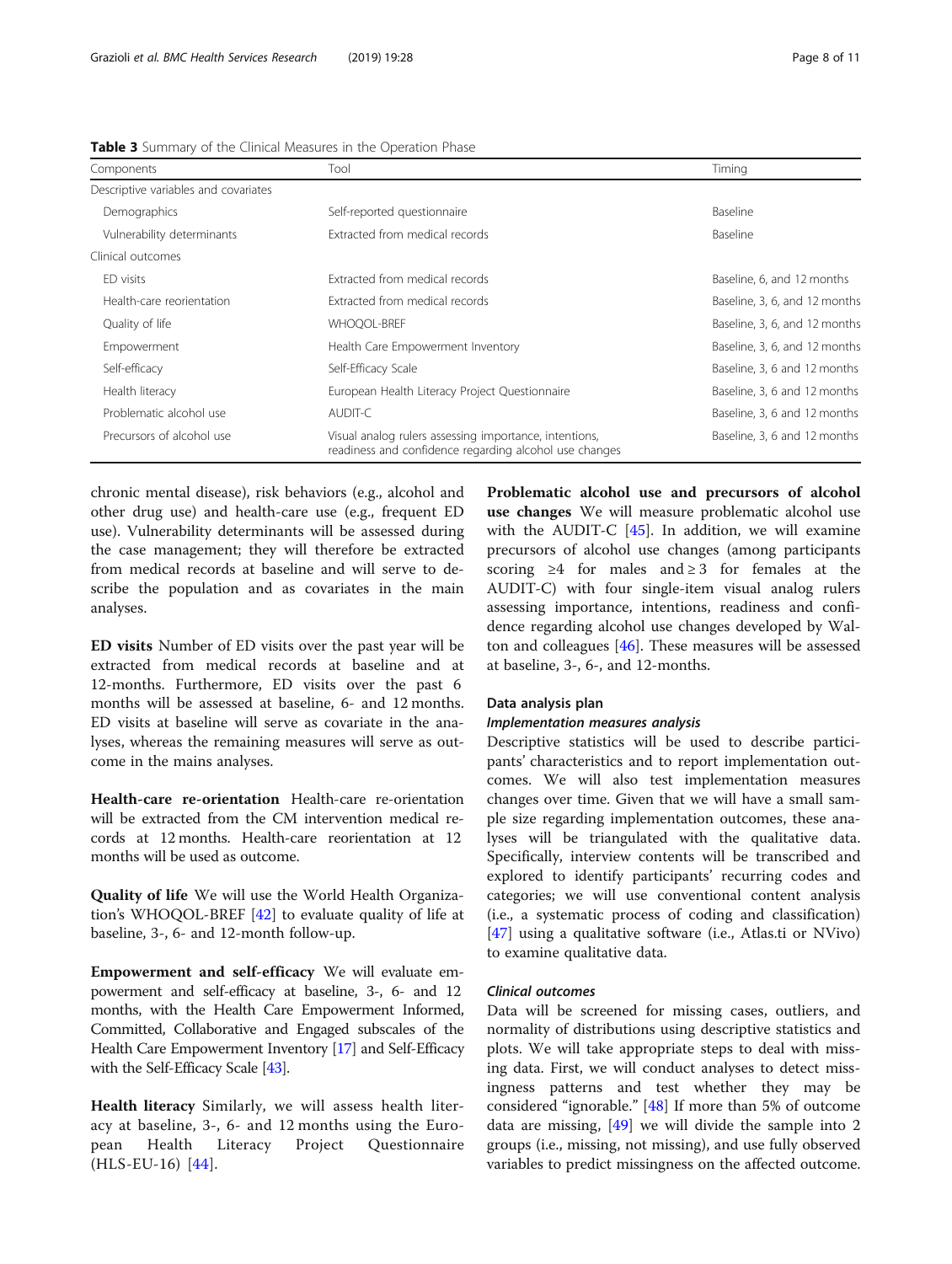If fully observed variables are not significant predictors, missingness may be considered as "observed at random" and fulfilling some criteria for "missing completely at random" (MCAR) assumptions. In that case, we will use multiple imputations procedures for measured outcomes and direct maximum likelihood estimation for structural models. If data missingness is non ignorable (MNAR), we will use pattern-mixture models with multiple imputation to model the missingness mechanism.

Main analyses will comprise multilevel models (i.e., MLM; mixed effects model) [[50\]](#page-10-0) utilizing appropriate distributions for the outcome variables (e.g., Poisson, negative binomial, normal). MLM examine the effect of time (after receiving the CM intervention) on clinical outcomes (e.g., quality of life, self-efficacy). MLM is appropriate to handle nonindependence data. Specifically, data will be clustered by participants (i.e., repeated measures) and by hospitals. MLM does not assume independence of observations. Dependence is modeled through random effects (representing different sources of variability in the data). We will include sources of random variability at the group level accounting for between-group differences and another random effects for the individual accounting for within-person differences in the repeated measures. MLM will be adjusted for demographic variables (i.e., age and gender), ED use, at-risk behaviors (e.g., alcohol use disorders) and health status. Descriptive statistics will be conducted on SPSS and MLM on STATA. The significance level will be set at  $p = .05$ .

# **Discussion**

This paper describes the protocol of a research project aiming to implement a CM intervention tailored to FUEDs in hospitals in the French-speaking region of Switzerland, using a hybrid design that allows evaluating both implementation and clinical outcomes [\[27](#page-10-0)].

#### **Significance**

This project addresses a critical area of ED health services overuse using a practical solution, while taking an innovative research approach that will contribute to the growing literature on this topic. In terms of research feasibility and innovation, implementation science is an emerging field and serves as an ideal theoretical foundation to complement the study of the key clinical outcomes in diverse settings. The hybrid study design, and rooting our project in the established GIF and Re-AIM frameworks, provides a novel and feasible research approach. Findings of the current research project will provide useful information related to the mechanisms and processes for implementing a CM intervention for FUEDs into broader practice in the real-world settings.

This research project is also likely to have social and economic implications. ED overuse and overcrowding is a critical problem, and this project promotes a potential solution. At the Lausanne University Hospital ED, FUEDs accounted for 4.4% of ED patients yet 12.1% of all ED visits (i.e., in 2008–2009;  $n = 5813$ ) [\[4](#page-9-0)]. There is a strong link between chronic disease and frequent ED use, driven largely by the medical and social complexity of these patients. Addressing ED overuse through CM redirects FUEDs to more appropriate forms of care, including primary care or substance abuse treatment, while remaining cost-effective. By developing a CM intervention program and studying its implementation at multiple sites throughout the French-speaking region of Switzerland, this project will provide insights and lessons for the broader use of CM interventions for health care services overuse throughout Switzerland.

Finally, the CM intervention targets a defined population— FUEDs —that is frequently highly vulnerable in terms of medical complexity, suffering from multiple chronic medical conditions, mental health and substance abuse treatment needs, as well as modifiable social determinants of health, including homelessness or low household income. Therefore, this project also addresses a medically and socially complex patient population with chronic health care and social service needs, as well as emphasizing improved communication and care coordination within interdisciplinary care teams.

#### **Limitations**

There are several expected limitations in this current research project that were carefully considered while designing the study. Regarding clinical outcomes, the design of this study allows patients' evolution to be evaluated after receiving the CM intervention (i.e., pre-post intervention; within-subjects design) in the sites implementing the intervention. A well-known limitation related to this design is regression to the mean. In fact, we previously conducted research using gold-standard randomized controlled trial to test the CM intervention efficacy [[3\]](#page-9-0) and the proposed within-subjects' design is consistent with Stages I and II treatment development [[51\]](#page-10-0). That said, interpretation of pre-post intervention changes on health outcomes will be made with caution. Next, self-reported data can be subject to reporting bias [[52,](#page-10-0) [53\]](#page-10-0). It can however, be reliable when measures are developed for and piloted on the target population, timeframes are manageable, confidentiality is ensured and the target behavior is not stigmatized [\[54,](#page-10-0) [55\]](#page-10-0). The above conditions were carefully considered when designing the study, thereby minimizing the risk of self-report bias. Furthermore, recruitment and retention can be a challenge with the target population (i.e., FUEDs), resulting in missing data. However, previous work with a similar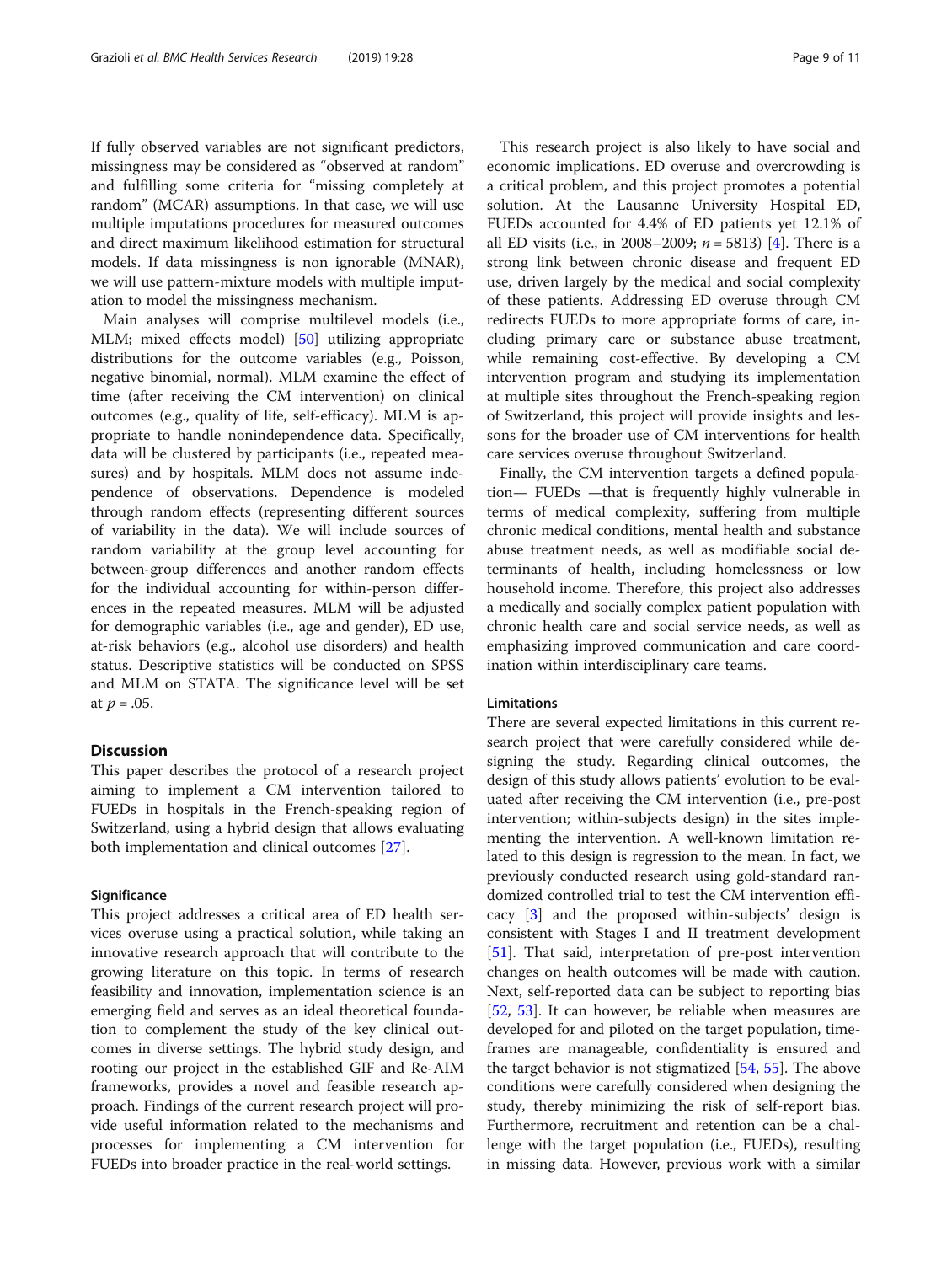<span id="page-9-0"></span>population, has demonstrated the possibility to attain acceptable 1-year retention rates [3]. Procedures for maximizing study retention will therefore be inspired from the latter study. For instance, we will use incentives to help retention over time (gift cards of increased value for each follow-up assessment completed: 10, 20 and 20 CHF for 3, 6 and 12-month follow-up assessment). Additionally, specific steps will be taken to address any bias that may occur because of missing data as described previously. Finally, although not known at this stage, the patient sample size will be larger than the hospital sample size; therefore, the implementation outcomes analyses will not have the same level of analysis and will mostly remain descriptive. To address this limitation, we will use mixed methods (i.e., qualitative and quantitative methods) to assess the implementation process and outcomes.

# Conclusion

FUEDs represent a vulnerable population multiply affected by medical, psychological, social and substance-use problems accounting for a disproportionally high number of ED consultations. CM intervention tailored to this population has been found to be generally effective in reducing ED overcrowding and improving FUEDs' quality of life [3, [12](#page-10-0)–[15](#page-10-0)]. There is, however, very limited knowledge about how to translate and implement such an intervention on a large scale to diverse clinical setting, including community hospitals and non-academic centers. In response, this research project aims to implement the CM intervention in several hospitals in French-speaking Switzerland while evaluating both implementation and clinical outcomes, thereby providing key insights into the mechanisms and processes for disseminating and implementing this intervention into broader practice.

#### Abbreviations

CM: Case management; ED: Emergency department; FUED: Frequent users of the emergency department

#### Acknowledgements

The authors thank the staff of the participating hospital EDs.

#### Funding

The funding for this project is provided by the Swiss National Science Foundation (FNS 407440\_167341) awarded to PB.

#### Availability of data and materials

The datasets are not publicly available due to privacy concerns but may be requested from the project principle investigator (PB) on reasonable request.

#### Authors' contributions

VG conceived parts of the study design, conducted parts of the background literature review, provided scientific project management, assembled measures and drafted the manuscript. JM helped conceive the study and its design, provided supervision in implementation science methods and critically reviewed the manuscript. MK, MCA, OH, JG, FV, CH, YJ, HW, BB and JBD helped conceive the study and its design and critically reviewed the manuscript. PB conceived the study and its design, drafted parts of the

manuscript and critically reviewed the manuscript. All authors read and approved the manuscript.

#### Ethics approval and consent to participate

This study was approved by the Swiss Ethics Committee on research involving humans of the Canton de Vaud (project number: 2018–00442). Informed consent will be obtained from all participants.

#### Consent for publication

Not applicable.

#### Competing interests

The authors declare that they have no competing interest.

#### Publisher's Note

Springer Nature remains neutral with regard to jurisdictional claims in published maps and institutional affiliations.

#### Author details

<sup>1</sup>Department of Ambulatory Care and Community Medicine, Vulnerable Populations Center, Lausanne University Hospital, Rue du Bugnon 44, 1011 Lausanne, Switzerland. <sup>2</sup> Faculty of Health Sciences, Curtin University, Perth, Australia. <sup>3</sup> Emergency Department, Lausanne University Hospital, Lausanne, Switzerland. <sup>4</sup> Department of Medicine, Well Cornell College Of Medicine, New York, USA. <sup>5</sup>Department of Family and Emergency Medicine, University of Sherbrooke, Sherbrooke, Canada. <sup>6</sup> Division of primary care medicine, Geneva University Hospitals, Geneva, Switzerland. <sup>7</sup> Division of Prison Health Geneva University Hospitals and Faculty of Medicine, Geneva, Switzerland. <sup>8</sup>Institute of Social and Preventive Medicine, Lausanne University Hospital Lausanne, Switzerland. <sup>9</sup> Alcohol Treatment Centre, Lausanne University Hospital, Lausanne, Switzerland.

#### Received: 24 September 2018 Accepted: 20 December 2018 Published online: 11 January 2019

#### References

- Hoot NR, Aronsky D. Systematic review of emergency department crowding: causes, effects, and solutions. Annuals of Emergency Medecine. 2008;52(2):126–36.
- Sanchez B, Hirzel AH, Bingisser R, Ciurea A, Exadaktylos A, Lehmann B, et al. State of emergency medicine in Switzerland: a national profile of emergency departments in 2006. International Journal Emergency Medecine. 2013;6(1):23.
- 3. Bodenmann P, Velonaki VS, Griffin JL, Baggio S, Iglesias K, Moschetti K, et al. Case management may reduce emergency department frequent use in a universal health coverage system: a randomized controlled trial. J Gen Intern Med. 2017;32(5):508–15.
- 4. Bieler G, Paroz S, Faouzi M, Trueb L, Vaucher P, Althaus F, et al. Social and medical vulnerability factors of emergency department frequent users in a universal health insurance system. Academic Emergency Medecine. 2012;19(1):63–8.
- 5. Locker TE, Baston S, Mason SM, Nicholl J. Defining frequent use of an urban emergency department. Emerg Med J. 2007;24(6):398–401.
- 6. van Tiel S, Rood PP, Bertoli-Avella AM, Erasmus V, Haagsma J, van Beeck E, et al. Systematic review of frequent users of emergency departments in non-US hospitals: state of the art. Eur J Emerg Med. 2015;22(5):306–15.
- 7. Huang JA, Tsai WC, Chen YC, Hu WH, Yang DY. Factors associated with frequent use of emergency services in a medical center. Journal of the Formosan Medical Association = Taiwan yi zhi. 2003;102(4):222–8.
- 8. LaCalle E, Rabin E. Frequent users of emergency departments: the myths, the data, and the policy implications. Ann Emerg Med. 2010;56(1):42–8.
- 9. Bergeron P, Courteau J, Vanasse A. Proximity and emergency department use: multilevel analysis using administrative data from patients with cardiovascular risk factors. Can Fam Physician. 2015;61(8):e391–7.
- 10. Byrne M, Murphy AW, Plunkett PK, McGee HM, Murray A, Bury G. Frequent attenders to an emergency department: a study of primary health care use, medical profile, and psychosocial characteristics. Annuals of Emergency Medecine. 2003;41(3):309–18.
- 11. Vu F, Daeppen JB, Hugli O, Iglesias K, Stucki S, Paroz S, et al. Screening of mental health and substance users in frequent users of a general Swiss emergency department. BMC Emergency Medicine. 2015;15:27.